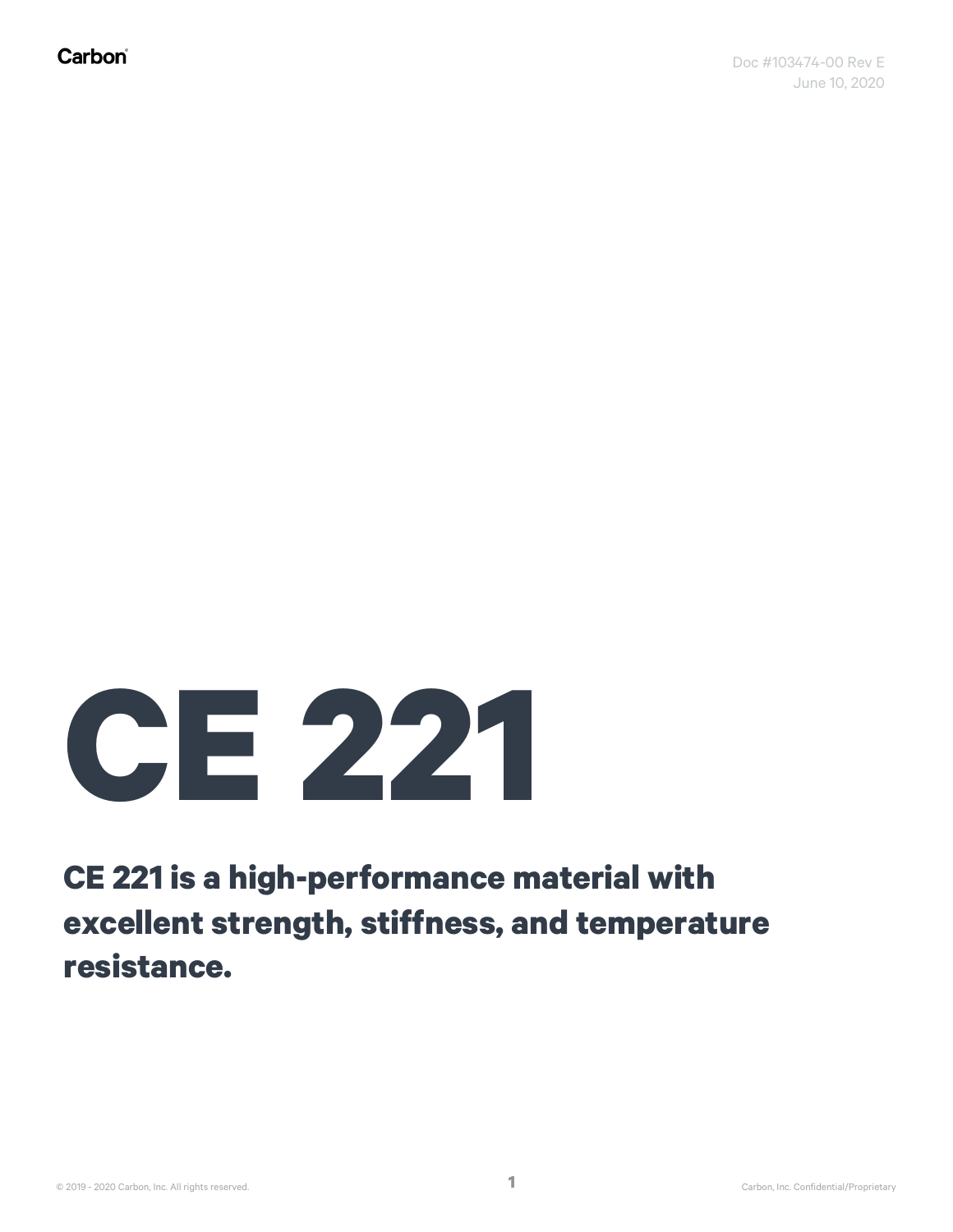#### Carbon

| <b>Tensile Properties</b><br>ASTM D638, Type V, 1 mm/min | <b>Metric</b> | <b>US</b> |
|----------------------------------------------------------|---------------|-----------|
| Tensile Modulus                                          | 3900 MPa      | 570 ksi   |
| Ultimate Tensile Strength                                | 85 MPa        | 12 ksi    |
| Elongation at Break                                      | 3%            | 3%        |

| <b>Flexural Properties</b><br>ASTM D790-B | <b>Metric</b> | <b>US</b> |
|-------------------------------------------|---------------|-----------|
| Flexural Stress at 5% strain              | 130 MPa       | $19$ ksi  |
| Flexural Modulus (Chord, 0.5-1%)          | 3800 MPa      | 550 ksi   |

| <b>Impact Properties</b>                       | <b>Metric</b>        | <b>US</b>           |
|------------------------------------------------|----------------------|---------------------|
| Notched Charpy (Machined Notch), ISO 179-1/1eA | $1.2 \text{ kJ/m}^2$ | $0.6$ ft- $lb/in^2$ |
| Notched Izod (Machined Notch), ASTM D256       | $15$ J/m             | $0.3$ ft- $I$ b/in  |
| Unnotched Izod, ASTM D256                      | 290 J/m              | 5 ft-lb/in          |

| <b>Thermal Properties</b>                                  | <b>Metric</b>               | <b>US</b>                 |
|------------------------------------------------------------|-----------------------------|---------------------------|
| Heat Deflection Temperature at 0.455 MPa/66 psi, ASTM D648 | 230 °C                      | 450 °F                    |
| Heat Deflection Temperature at 1.82 MPa/264 psi, ASTM D648 | 200 °C                      | 390 °F                    |
| Coefficient of Thermal Expansion (-60, 100 °C), ASTM E831  | $50$ ppm/ $\degree$ C       | 30 ppm/°F                 |
| Coefficient of Thermal Expansion (100, 180 °C), ASTM E831  | 90 ppm/ $\degree$ C         | 50 ppm/°F                 |
| Coefficient of Thermal Expansion (180, 200 °C), ASTM E831  | $150$ ppm/ $\degree$ C      | 80 ppm/°F                 |
| Heat Capacity, 23 °C, ASTM E1269                           | $1.2 \text{ J/g-}^{\circ}C$ | $0.3$ BTU/lb- $\degree$ F |
| Thermal Conductivity, ASTM C518                            | $0.17 W/m-k$                | 0.1 BTU/hr-ft-°F          |

The information in this document includes values derived from printing various parts, reflects an approximation of the mean value of a range of values, and is intended for reference and comparison purposes only. This information should not be used for testing, design specification or quality control purposes. End-use material performance can be impacted by, but not limited to, design, processing, color treatment, operating and end-use conditions, test conditions, etc. Actual values will vary with build conditions. In addition, product specifications are subject to change without notice.

This information and Carbon's technical advice are given to you in good faith but without warranty. The application, use and processing of these and other Carbon products by you are beyond Carbon's control and, therefore, entirely your own responsibility. Carbon products are only to be used by you, subject to the terms of the written agreement by and between you and Carbon.

You are responsible for determining that the Carbon material is safe, lawful, and technically suitable for the intended application, as well as for identifying the proper disposal (or recycling) method consistent with applicable environmental laws and regulations. CARBON MAKES NO WARRANTIES OF ANY KIND, EXPRESSED OR IMPLIED, INCLUDING, BUT NOT LIMITED TO, THE WARRANTIES OF MERCHANTABILITY, FITNESS FOR A PARTICULAR USE, OR NON-INFRINGEMENT. Further, it is expressly understood and agreed that you assume and hereby expressly release Carbon from all liability, in tort, contract or otherwise, incurred in connection with the use of Carbon products, technical assistance and information. No license with respect to any intellectual property is implied.

Parts were processed using an M series printer and washed using 50/50 (v/v) propylene glycol/isopropyl alcohol solvent.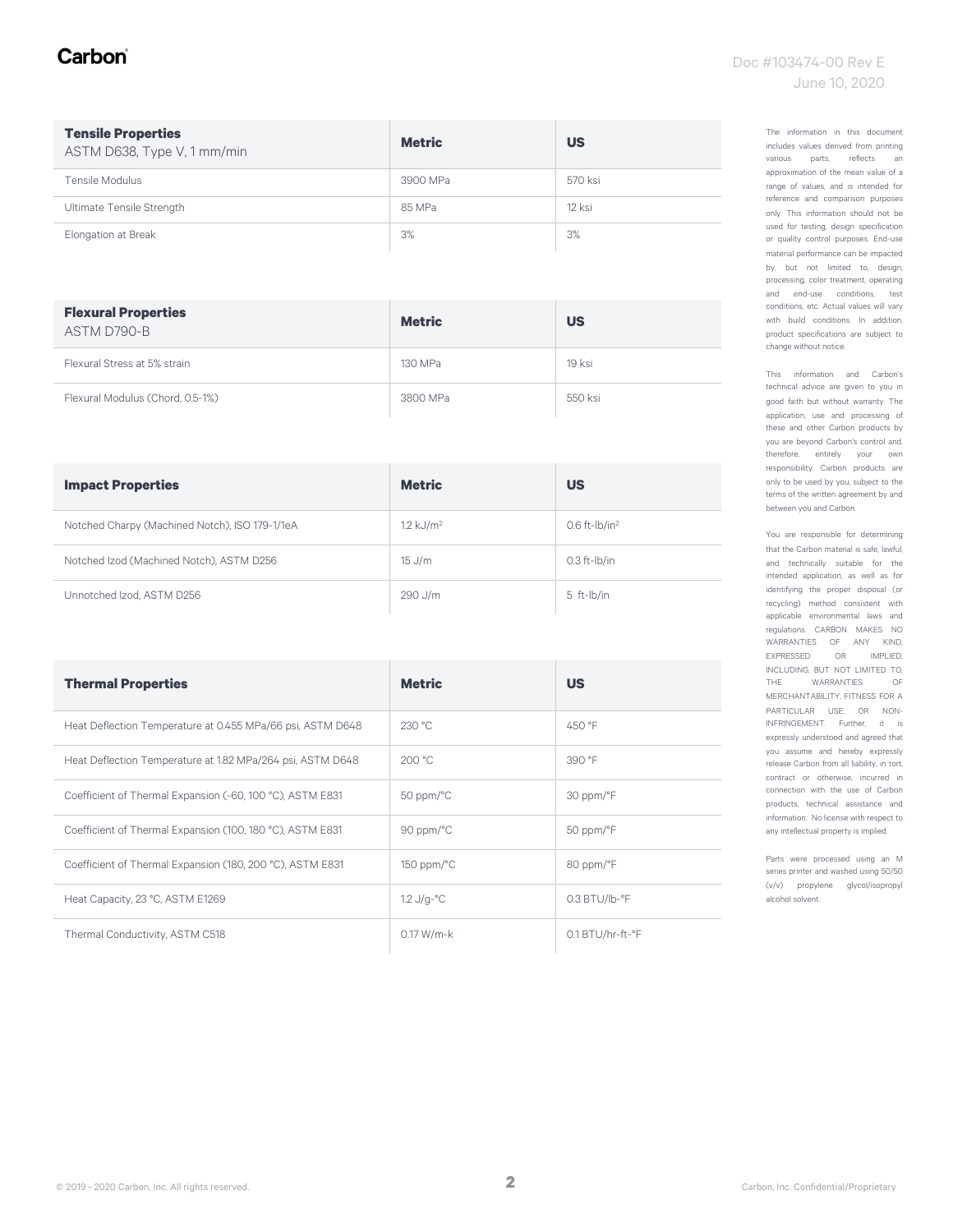#### Carbon

| <b>Dielectric/Electric Properties</b> |                     |
|---------------------------------------|---------------------|
| Dielectric Strength, ASTM D149        | $22$ kV/mm          |
| Dielectric Constant, ASTM D150        | 3.1                 |
| Dissipation Factor, ASTM D150         | 0.05                |
| Volume Resistivity, ASTM D257         | $2.2 F + 14$ ohm-cm |

| <b>General Properties</b>                            |                    |
|------------------------------------------------------|--------------------|
| Hardness, ASTM D2240                                 | 92. Shore D        |
| Density, ASTM D792                                   | 1.20 $q/cm^3$      |
| Density (liquid resin)                               | 1.15 $q/cm^3$      |
| Taber Abrasion, ASTM D4060, CS-17, 1 kg, 100% vacuum | 40 mg/ 1000 cycles |
| Water Absorption, Short Term (24 hours) ASTM D570    | 0.5%               |
| Water Absorption, Long Term (14 days) ASTM D570      | $< 1\%$            |

The information in this document includes values derived from printing various parts, reflects an approximation of the mean value of a range of values, and is intended for reference and comparison purposes only. This information should not be used for testing, design specification or quality control purposes. End-use material performance can be impacted by, but not limited to, design, processing, color treatment, operating and end-use conditions, test conditions, etc. Actual values will vary with build conditions. In addition, product specifications are subject to change without notice.

This information and Carbon's technical advice are given to you in good faith but without warranty. The application, use and processing of these and other Carbon products by you are beyond Carbon's control and, therefore, entirely your own responsibility. Carbon products are only to be used by you, subject to the terms of the written agreement by and between you and Carbon.

You are responsible for determining that the Carbon material is safe, lawful, and technically suitable for the intended application, as well as for identifying the proper disposal (or recycling) method consistent with applicable environmental laws and regulations. CARBON MAKES NO WARRANTIES OF ANY KIND, EXPRESSED OR IMPLIED, INCLUDING, BUT NOT LIMITED TO, THE WARRANTIES OF MERCHANTABILITY, FITNESS FOR A PARTICULAR USE, OR NON-INFRINGEMENT. Further, it is expressly understood and agreed that you assume and hereby expressly release Carbon from all liability, in tort, contract or otherwise, incurred in connection with the use of Carbon products, technical assistance and information. No license with respect to any intellectual property is implied.

Parts were processed using an M series printer and washed using 50/50 (v/v) propylene glycol/isopropyl alcohol solvent.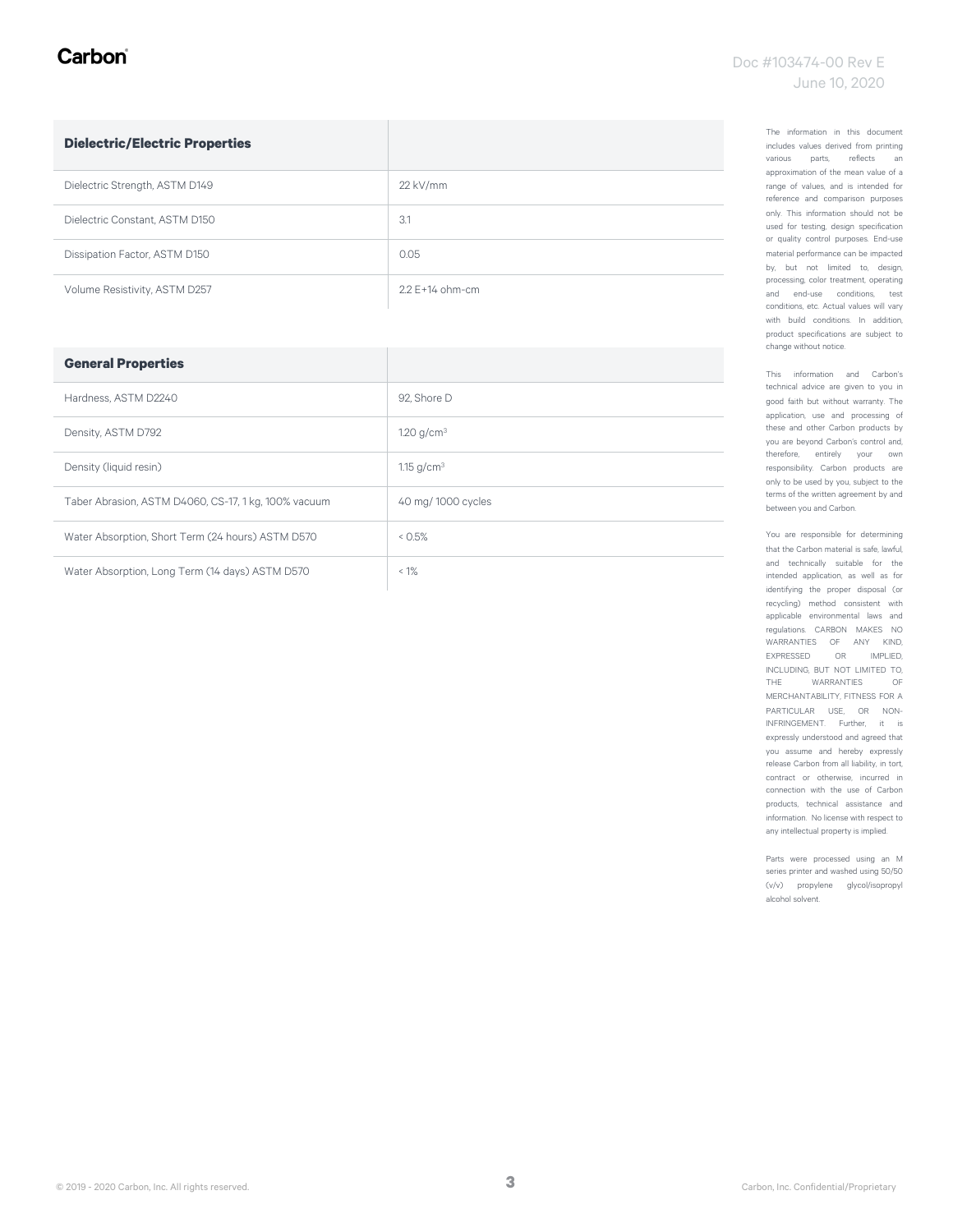Carbon®

# **CE 221**

### **Extended TDS**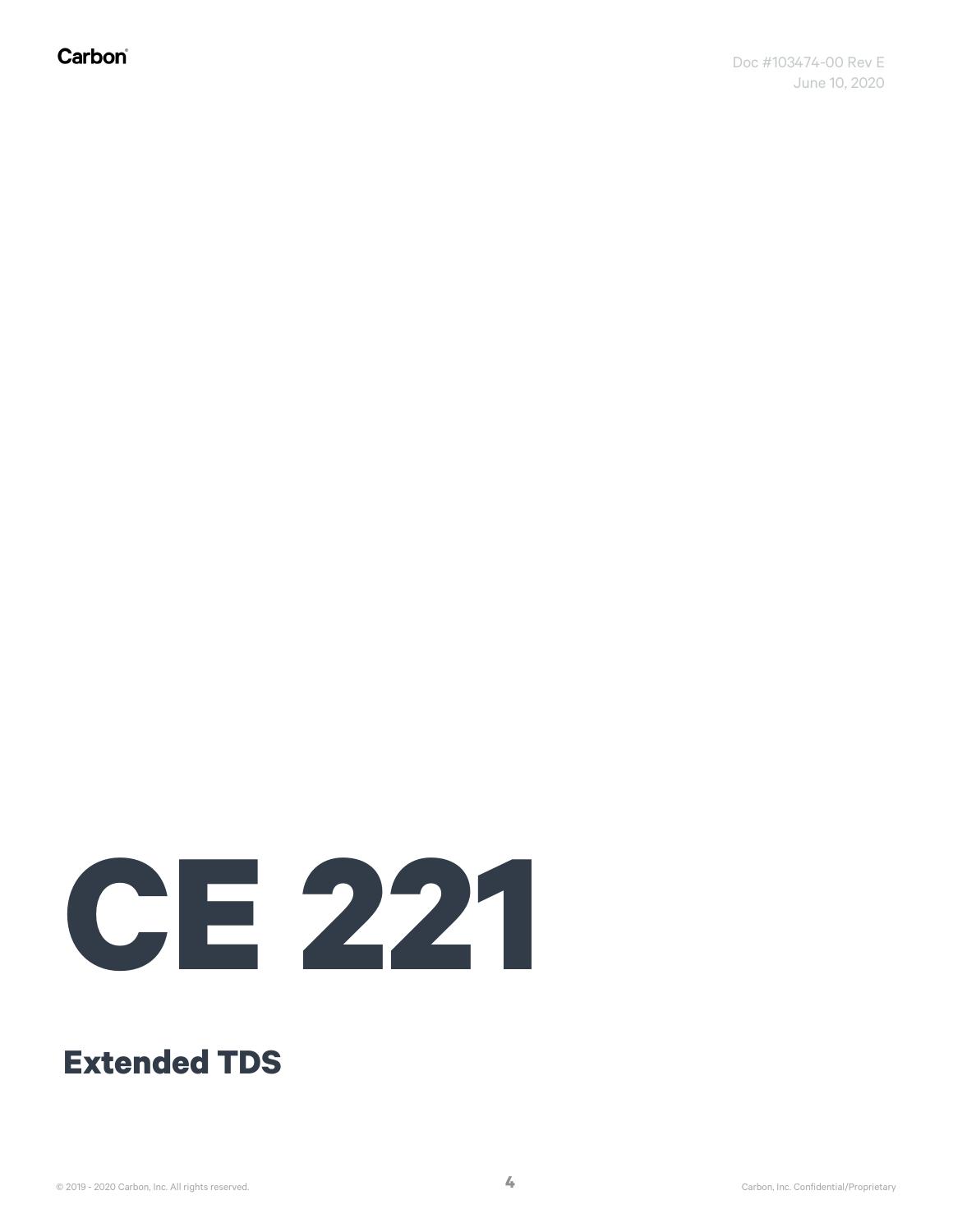## **CE 221 Mechanical Properties**

#### **Representative Tensile Curve**

ASTM D638, Type V, 1 mm/min

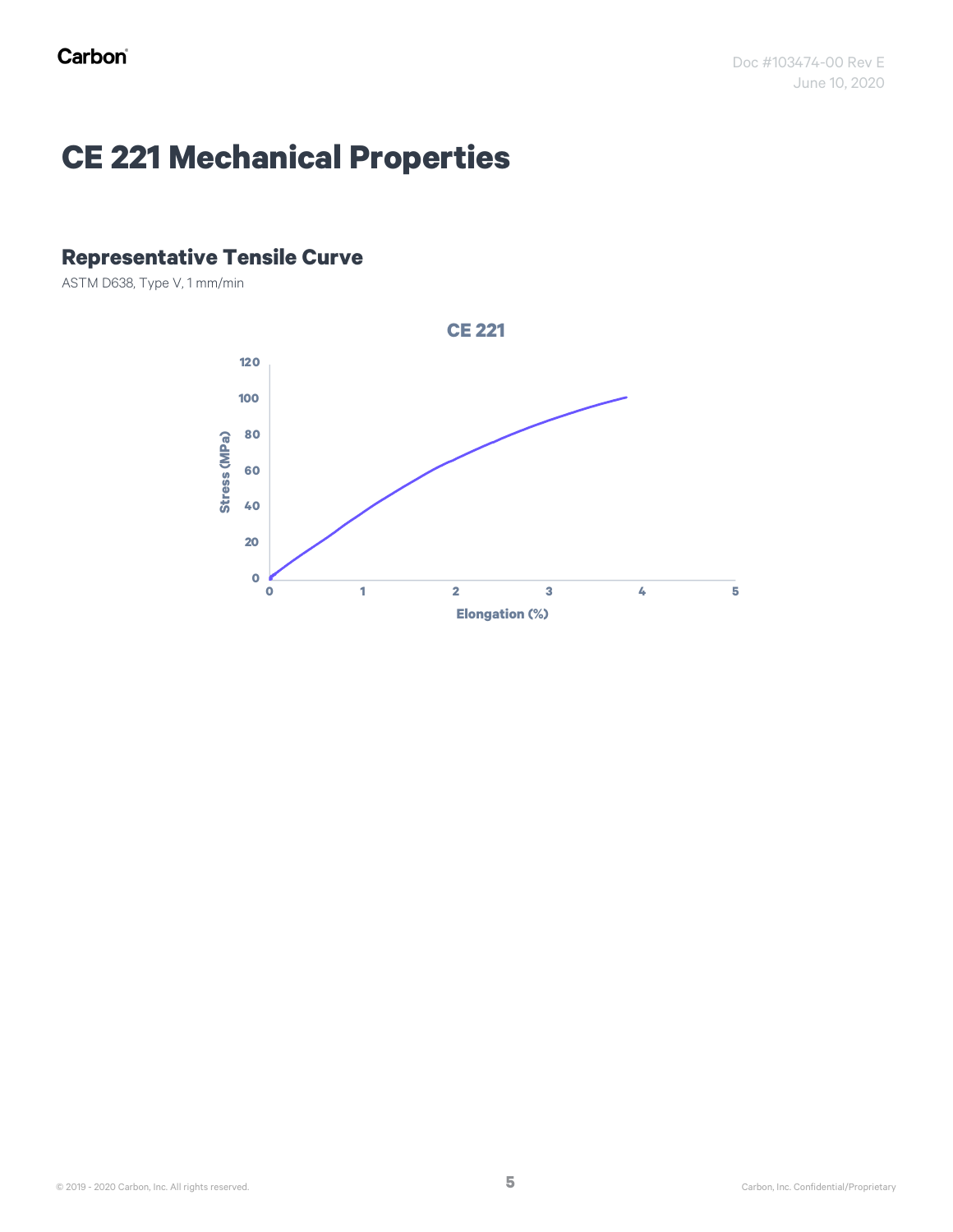## **CE 221 Chemical Compatibility**

|                                                          | <b>Mass Gain*</b><br>$(\%)$ |
|----------------------------------------------------------|-----------------------------|
| <b>Household Chemicals</b>                               |                             |
| <b>Bleach (NaClO, 5%)</b>                                | < 5%                        |
| Sanitizer (NH <sub>4</sub> Cl, 10%)                      | < 5%                        |
| <b>Distilled Water</b>                                   | < 5%                        |
| <b>Sunscreen (Banana Boat, SPF 50)</b>                   | < 5%                        |
| <b>Detergent (Tide, Original)</b>                        | < 5%                        |
| <b>Windex Powerized Formula</b>                          | < 5%                        |
| <b>Hydrogen Peroxide (30%)</b>                           | < 5%                        |
| Ethanol (95%)                                            | < 5%                        |
| <b>Industrial Fluids</b>                                 |                             |
| <b>Engine Oil (Havoline SAE 5W-30)</b>                   | < 5%                        |
| <b>Brake Fluid (Castrol DOT-4)</b>                       | < 5%                        |
| <b>Airplane Deicing Fluid (Type I Ethylene Glycol)</b>   | < 5%                        |
| <b>Airplane Deicing Fluid (Type I Propylene Glycol)</b>  | < 5%                        |
| <b>Airplane Deicing Fluid (Type IV Ethylene Glycol)</b>  | < 5%                        |
| <b>Airplane Deicing Fluid (Type IV Propylene Glycol)</b> | < 5%                        |
| <b>Transmission Fluid (Havoline Synthetic ATF)</b>       | < 5%                        |
| Engine Coolant (Havoline XLC, 50%/50% premixed)          | < 5%                        |
| <b>Diesel (Chevron #2)</b>                               | < 5%                        |
| <b>Gasoline (Chevron #91)</b>                            | < 5%                        |
| <b>Skydrol 500B-4</b>                                    | < 5%                        |
| <b>Strong Acid/Alcohol/Base</b>                          |                             |
| <b>Sulfuric Acid (30%)</b>                               | < 5%                        |
| <b>Sodium Hydroxide (10%)</b>                            | < 5%                        |

*\*Percent weight gained after one week submersion following ASTM D543. Values do not represent changes in dimension or mechanical properties.*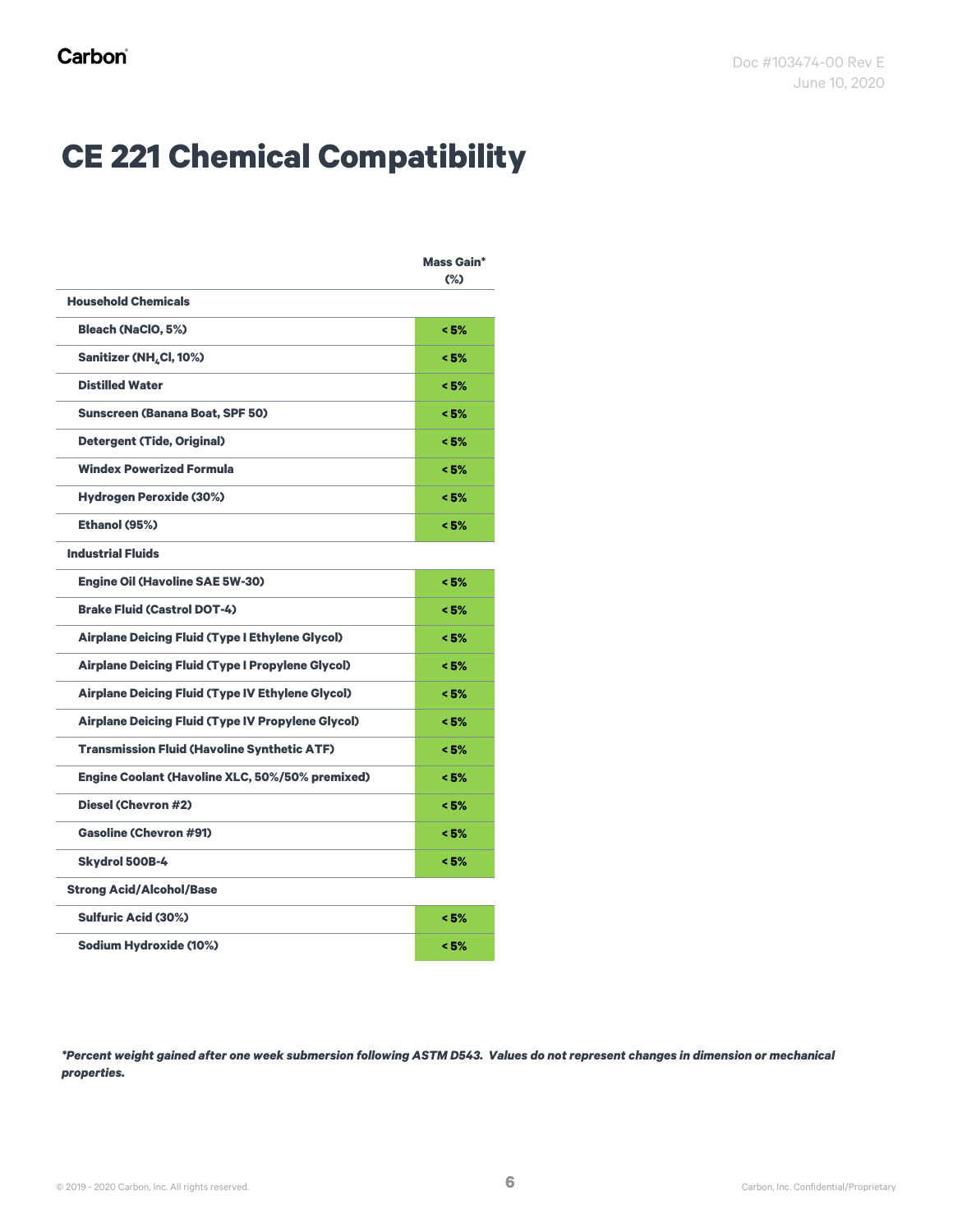## **CE 221 UV Aging**

Natural polymer aging can occur in the presence of light, sun, and heat. Carbon evaluated the UV aging performance of CE 221 using ASTM D4459, which is intended to simulate indoor exposure of solar radiation through glass.



ASTM 4459: Q-Sun XE-1, 0.8 W/m<sup>2</sup> at 420 nm, 55 °C ASTM D638: Type V, 1 mm/min, average values represented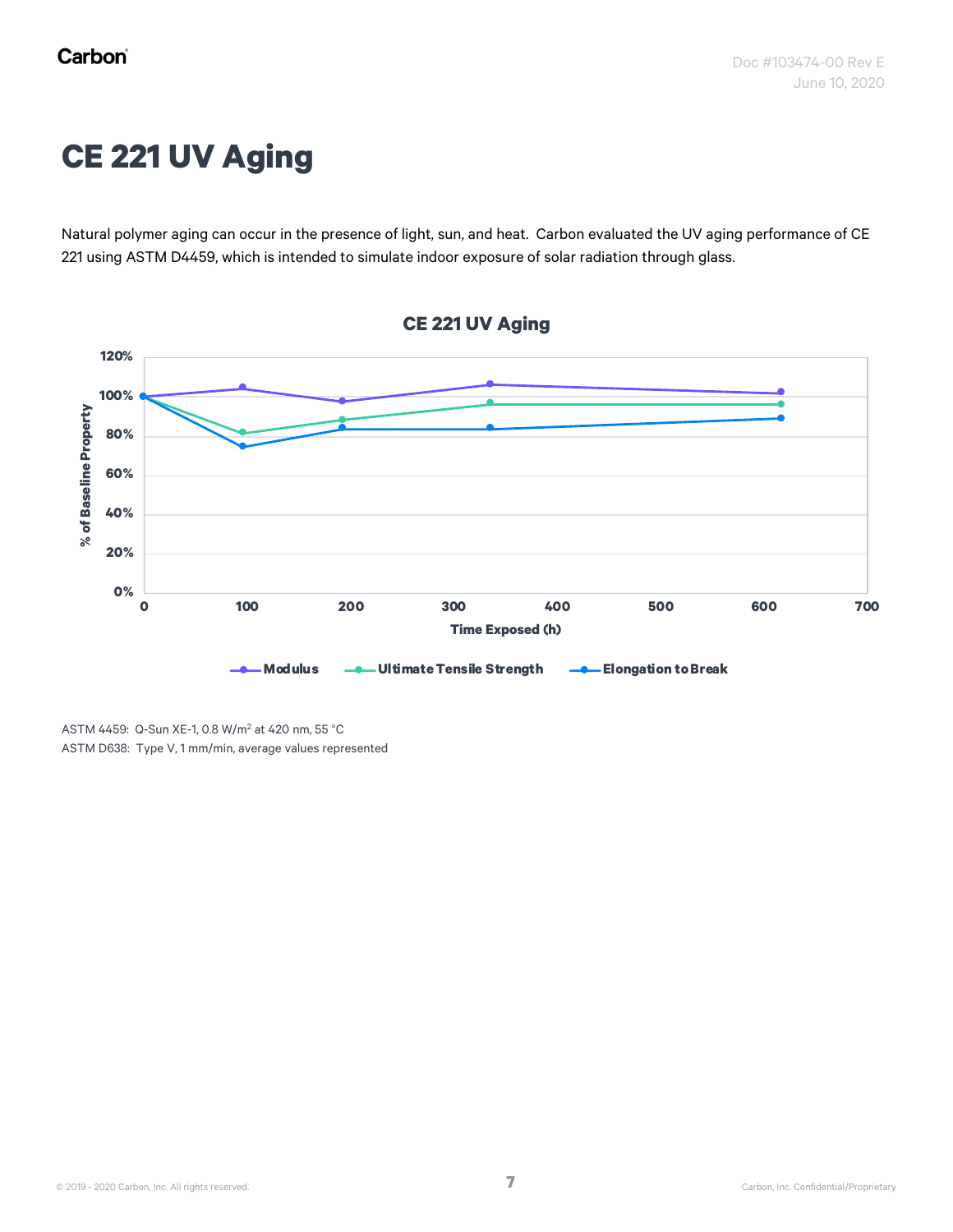## **CE 221 Dynamic Mechanical Analysis (DMA)**

Dynamic mechanical analysis provides insight into the resin's viscoelastic properties across a range of temperatures. The figure below shows a temperature ramp of CE 221. This material exhibits a flat and high storage modulus up to a softening onset temperature of 190 °C, which reflects its rigid and temperature-resistant performance. The peak in the tan(d) curves indicates that the glass transition temperature of CE 221 is approximately 220 °C.



Standard: ASTM D4065

Instrument: TA DMA Q800

DMA Mode: Tension

Sample Dimensions: L=20 mm, W=10 mm, t=1 mm (rectangular block)

Strain Amplitude: 0.1% (linear regime of viscoelasticity)

Oscillation frequency: 1 Hz

Temperature Range: 0 ºC to 250 ºC

Ramp Rate: 1.5 ºC/min

Print Conditions: Samples were hand-wiped and not washed with solvent. The thermal cure for all materials complies with the Carbon user manual. Values may differ based on post processing conditions.